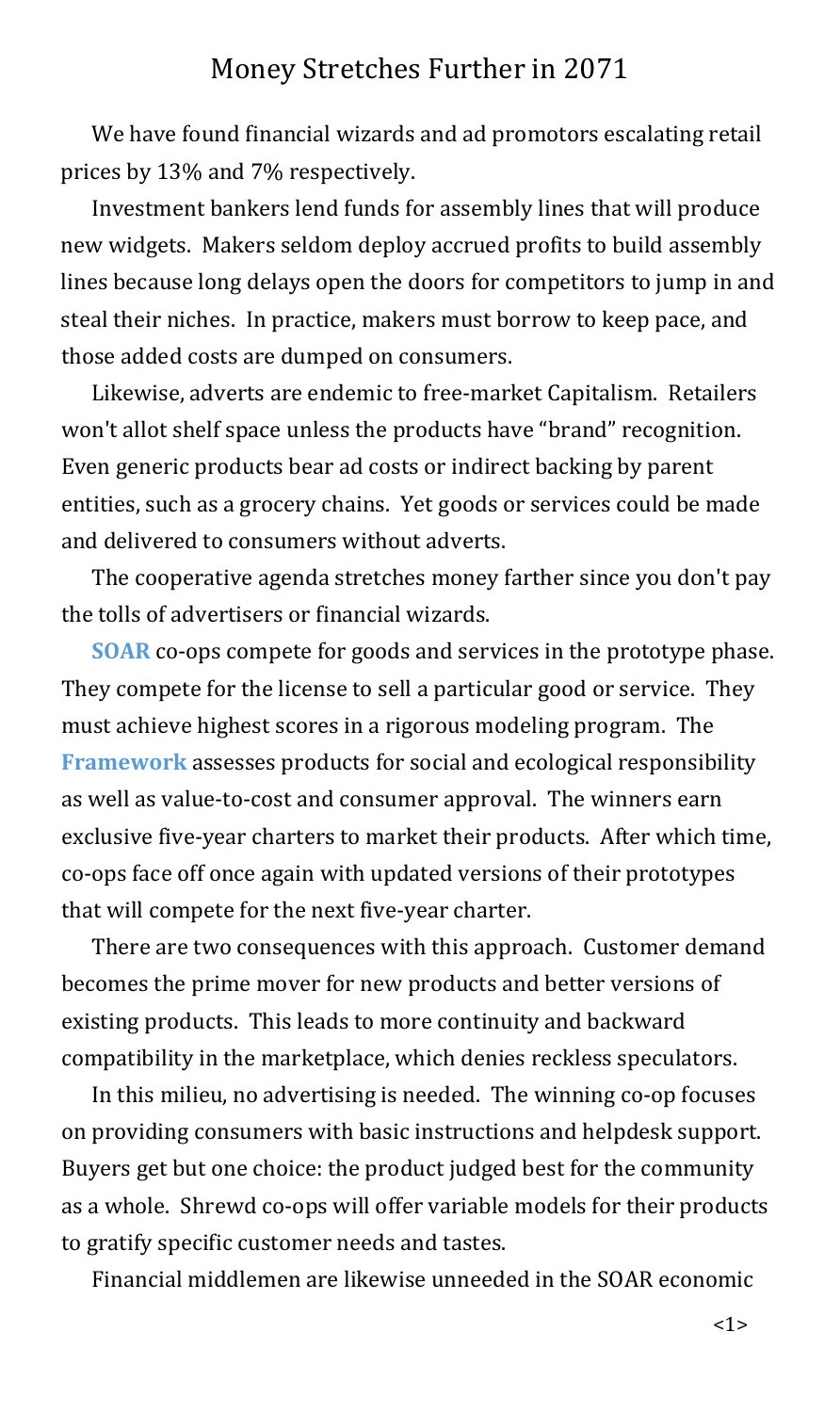scheme. Prices of goods and services reflect the pledge of whichever coop owns the five-year charter. Co-op pledges are based on the costs of materials, manufacturing tools and fair labor returns. Prices are easily calculated for the present and future because SOAR currency holds the same value over the longrun.

SOAR uses three factors to determine the amount of money in circulation: 1) total amount of natural resources; 2) number of humans in the community; 3) and the estimated value which can be wrought from basic resources and human ingenuity. For instance, the discovery and introduction of new resources will trigger an increase in the money supply. Likewise, a co-op that shows it can add more value to existing resources will also trigger an increase in the money supply. Increases in money supply reflect genuine increases in the productive economy, whereas the prices of goods and services remain stable, as does the currency itself.

<span id="page-1-0"></span>The entire abracadabra of virtual traders, investment bankers and market makers are exposed as parasites for which SOAR **[metics](#page-5-2)** never pay a nickel. Here we must remind readers that SOAR enjoys a treasure trove of natural resources, thanks to the mineral extraction of near earth asteroids. The resource bonanza is shared all around, both as present and future values, for individual net worth equates with each metic's accrual of co-op shares. SOAR finances projects much like earthbased pensions, minus the middlemen.

The worst drags on Capitalist prosperity are tax grabs that fund poorly delivered government programs. Some of the blame goes to political infighting, but the most of blame lands on the doorsteps of career bureaucrats who are entrenched in a system that rewards "covering one's ass" rather than doing a thorough job for the public good.

SOAR bypasses the political quagmire by "governing" the economy without politicians. Co-ops compete for five-year charters to provide various government services. SOAR bureaucrats cannot bank on job security. Co-ops must deliver services at reasonable costs to the satisfaction of metics, or rival co-ops will snatch way their charters.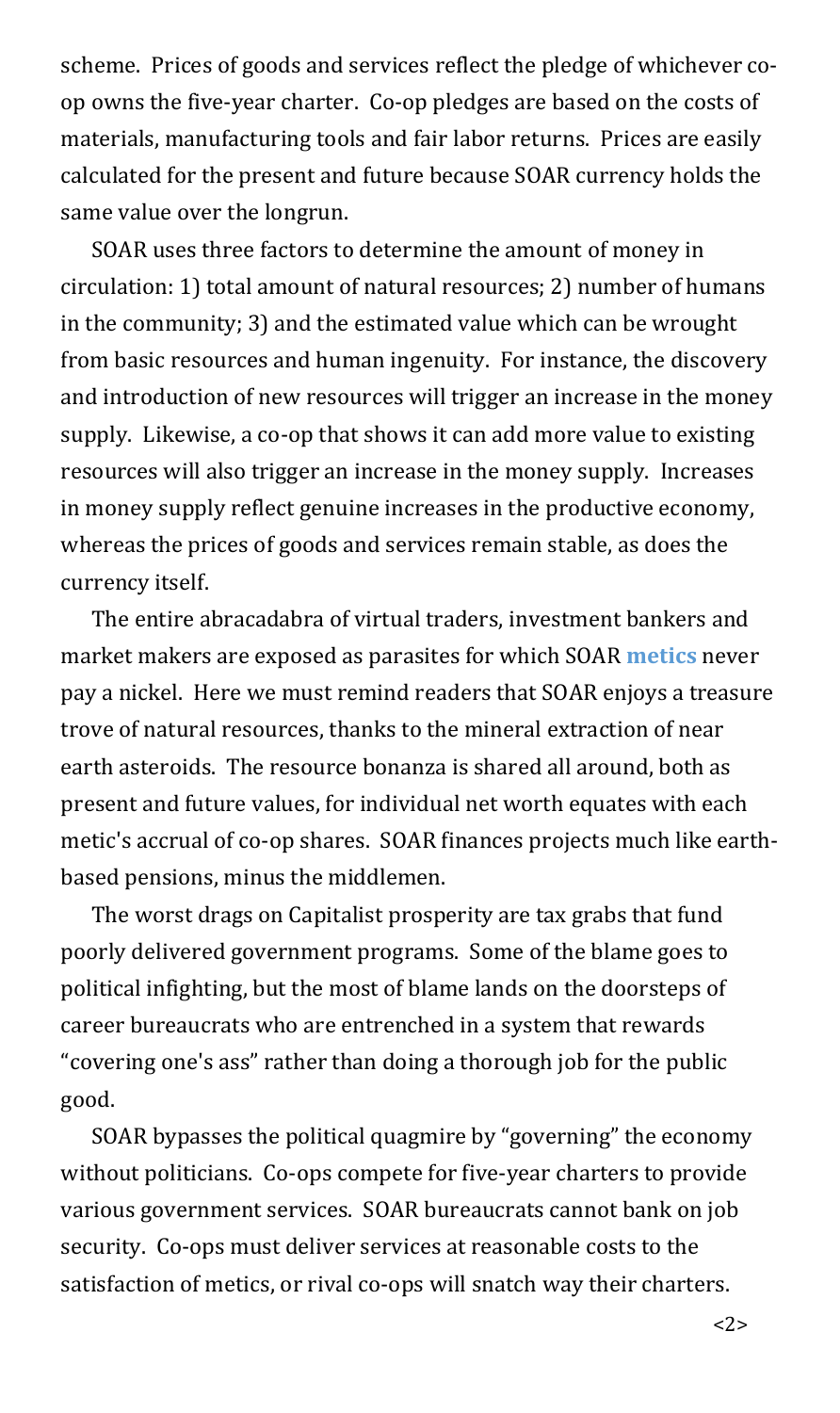Co-ops go about their business without fixed layers of hierarchy. Ad hoc coordinators may assign tasks, but they do so face-to-face, so the process is upfront and informal. Co-op members champion teamwork and collective responsibility as much as individual responsibility. Thus, multiple layers of stagnant energy pools are removed from the system.

Transparency is ubiquitous in SOAR communities. Each co-op appoints or elects a watchdog who keeps tabs on the goods and services delivered by other co-ops, both governmental and nongovernmental. The watchdogs will report to fellow members if the response times are too long or the products prove unsatisfactory. The co-op will then decide whether to file a complaint. Any such complaints will be held against the co-op holding the five-year charter.

With all this streamlining of socioeconomic customs, there remains a need for taxes. Surcharges on purchases, user fees and withheld income make up the tax burden. Taxes build and maintain The Commons infrastructure which is doubly necessary for off-earth habitats. Taxes provide the regulatory Framework which ensures fair play and guidelines for life support and communal prosperity. Taxes underwrite police officers, militia and diplomats to enforce domestic peace and protect SOAR communities from outside predators.

Taxes bolster the commons which are often taken for granted. Metics need private living spaces, clean-running water, hygienic sewage disposal, wireless and wired networks for communication, efficient travel corridors, nutritious and affordable foods. Metics need gainful employment, pleasant communities based on the rule of law and easy access to knowledge that's crucial for full-bodied lifestyles. In short, metics need enough options so that everyone can pursue happiness.

Given the above considerations, taxes in SOAR communities are 10%-12% higher than in most earthside nations. However metics will point out they get a greater return on the taxes they forfeit. For instance, maternity leaves for prospective mothers are far more generous. And topnotch public education, including room & board, for every youngster from age two to 18. Lastly, there is universal access to library know-how and 100% employment.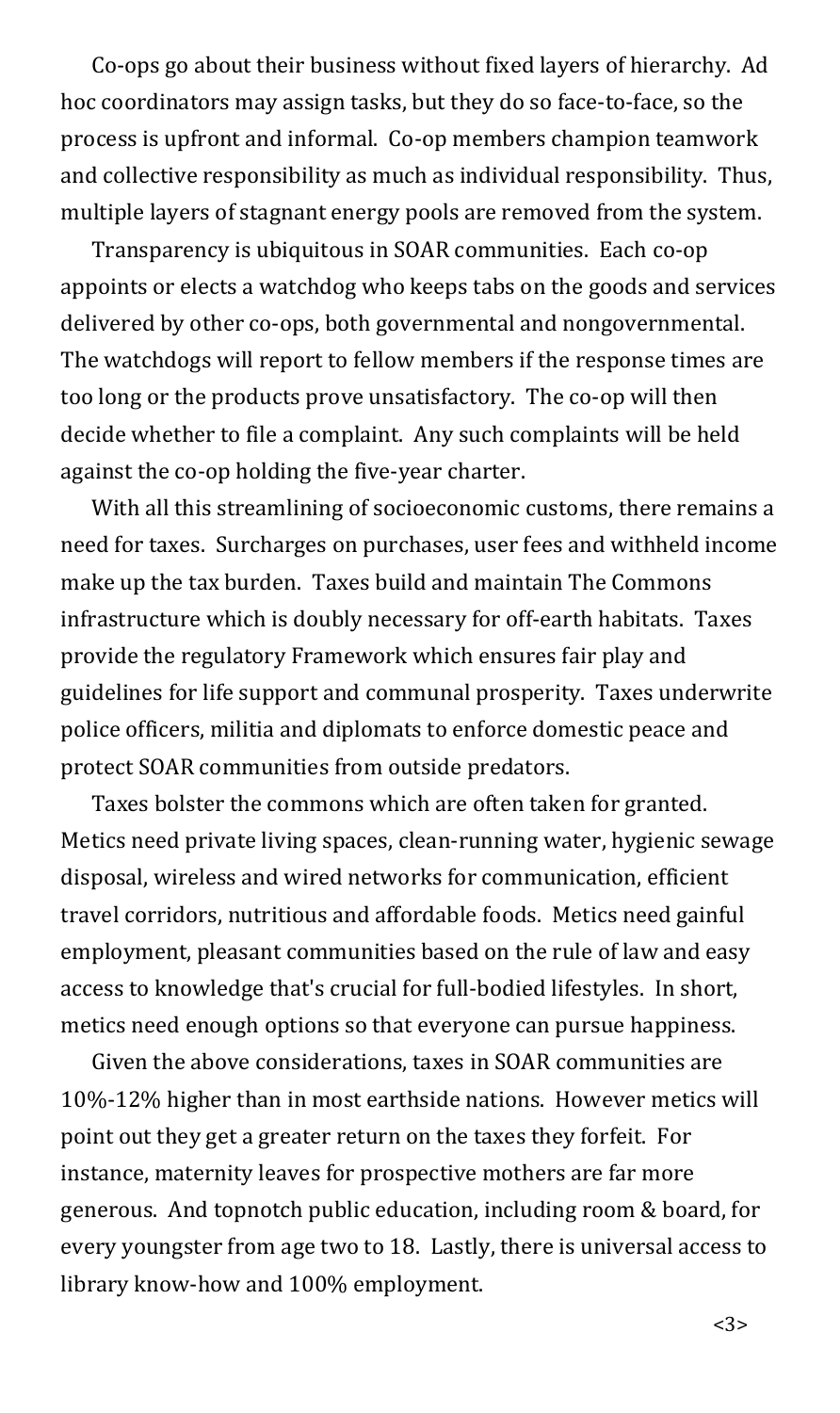When the economy is managed for full employment, no funds need be diverted for band-aide solutions like jobless dole, food stamps, subsidized housing, etc. More tax dollars go toward urban parks, affordable rapid transit, public swimming pools, clean streets and safe neighborhoods.



Metics may retain larger slices of the economic pie, but their spendable incomes remain modest, though adequate. They only get to spend 33% of their earnings, whereas 67% goes toward co-op shares. The accrued equity may be cashed in when metics retire from the workforce. In retirement they enjoy ample funds to relax, travel or pursue hobbies, but they lose their voting clout.

Meanwhile the 67% held in escrow lets SOAR fund education, refurbish the infrastructure and underwrite healthcare. There are ready funds for major projects like new habitats and new robotic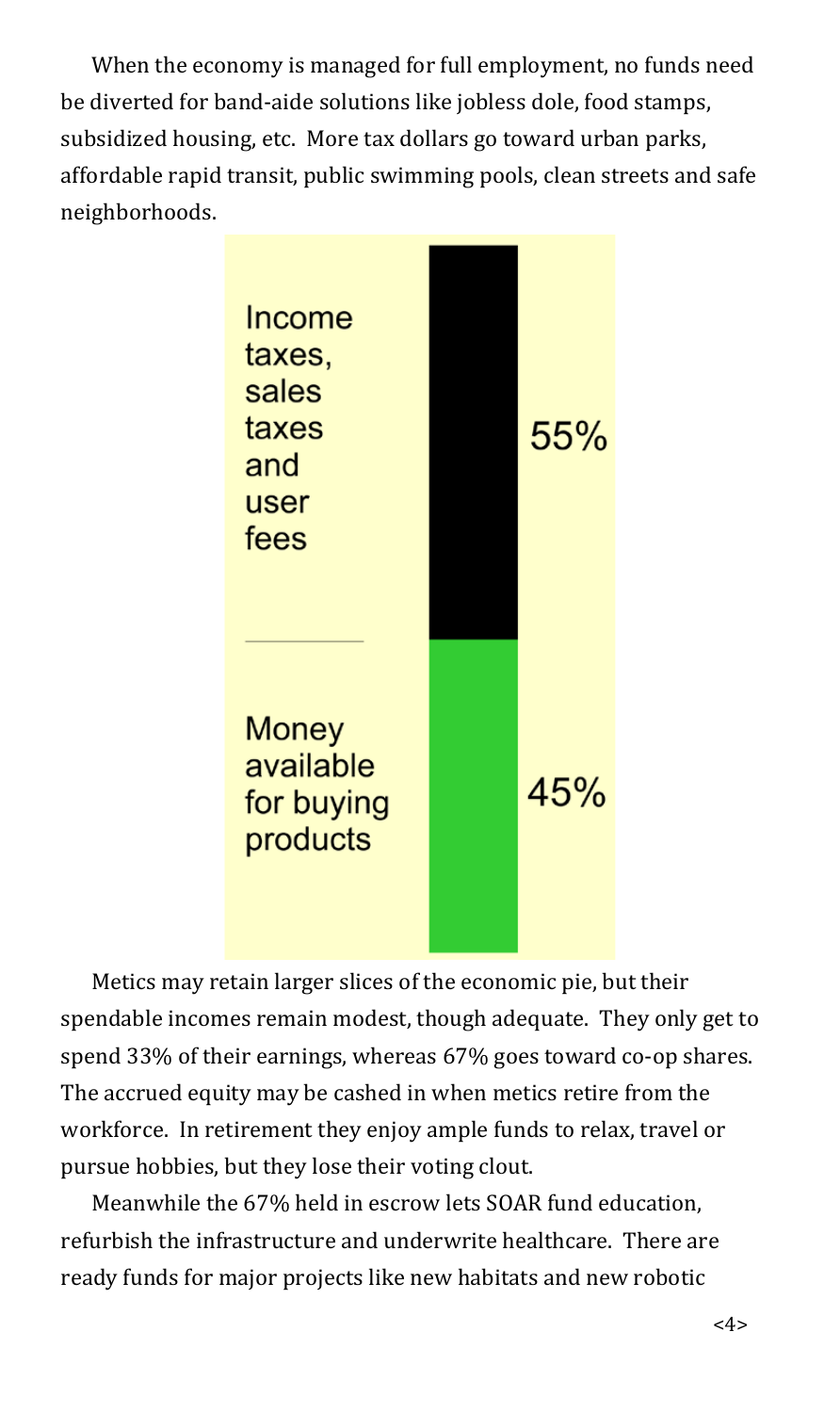manufactories. Lastly, the share equity finances product prototypes, some of which will never pay for themselves.

At this point, readers must have thousands of questions. Can cooperative economies compete head-to-head with the current Capitalist economies? If so, what are the advantages and drawbacks?

These questions and others will be covered in future reports. Stay tuned to this blog.